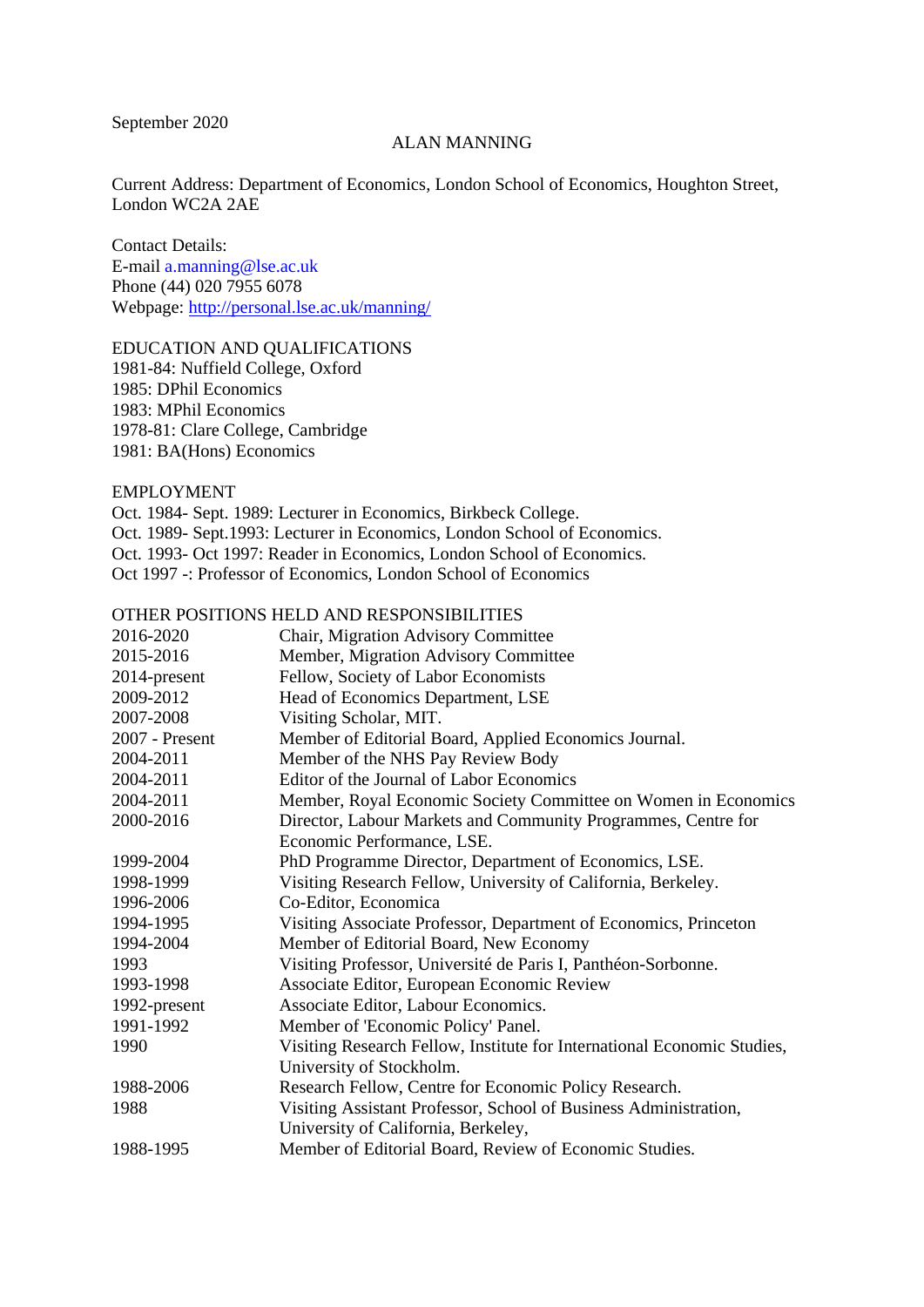# PUBLICATIONS

## **Books**

Monopsony in Motion: Imperfect Competition in Labor Markets, Princeton University Press, 2003.

## **Articles in Refereed Journals**

["The Urban Wage Premium in Imperfect Labour Markets"](http://cep.lse.ac.uk/pubs/download/dp1608.pdf), Journal of Human Resources, forthcoming (with Boris Hirsch, Elke Jahn, and Michael Oberfichtner).

"Monopsony in Labour Markets: A Review", Industrial and Labor Relations Review, [https://doi.org/10.1177/0019793920922499.](https://doi.org/10.1177/0019793920922499)

"Diversity and Neighbourhood Satisfaction", Economic Journal, 2019, 129, 3219-3255 (with Monica Langella)

"Robot Arithmetic: New Technology and Wages", American Economic Review: Insights, 2019, 1, 1-12 (with Francesco Caselli)

"The Persistence of Local Joblessness", American Economic Review, 2018,108, 1942-70 (with Michael Amior).

"How Local Are Labour Markets? Evidence from a Spatial Job Search Model", American Economic Review, 2017, 107, 2877-2907 (with Barbara Petrongolo).

"The Contribution of the Minimum Wage to U.S. Wage Inequality over Three Decades: A Reassessment", American Economic Journal (Applied), 2016, 8, 58-99 (with David H. Autor and Christopher L. Smith).

"Explaining Job Polarization", American Economic Review, 2014, 14, 2059-2026. (with Maarten Goos and Anna Salomons).

"One Nation Under a Groove? Identity and Multiculturalism in Britain", Journal of Economic Behavior and Organization, 2013, 93, 166-185 (with Andreas Georgiadis).

"The Impact of Immigration on the Structure of Male Wages: Theory and Evidence from Britain", Journal of the European Economic Association, 2012, 10, 150-171 (with Marco Manacorda and Jonathan Wadsworth).

"Privatization, entry regulation and the decline of labor's share of GDP: a cross-country analysis of the network industries", Economica, 2012 (with Ghazala Azmat and John Van Reenen).

"Spend It Like Beckham? Inequality and Redistribution in the UK, 1983-2004", Public Choice, 2012, 151, 537-563 (with Andreas Georgiadis).

"Change and Continuity Among Minority Communities in Britain", Journal of Population Economics, 2011, 24, 541-568 (with Andreas Georgiadis).

"The Plant Size-Place Effect: Monopsony and Agglomeration", Journal of Economic Geography, 2010, 10, 717-744.

"Understanding the Gender Pay Gap: What's Competition Got to Do with It?",Industrial and Labor Relations Review, 2010, 63, 681-698 (with Farzad Saidi).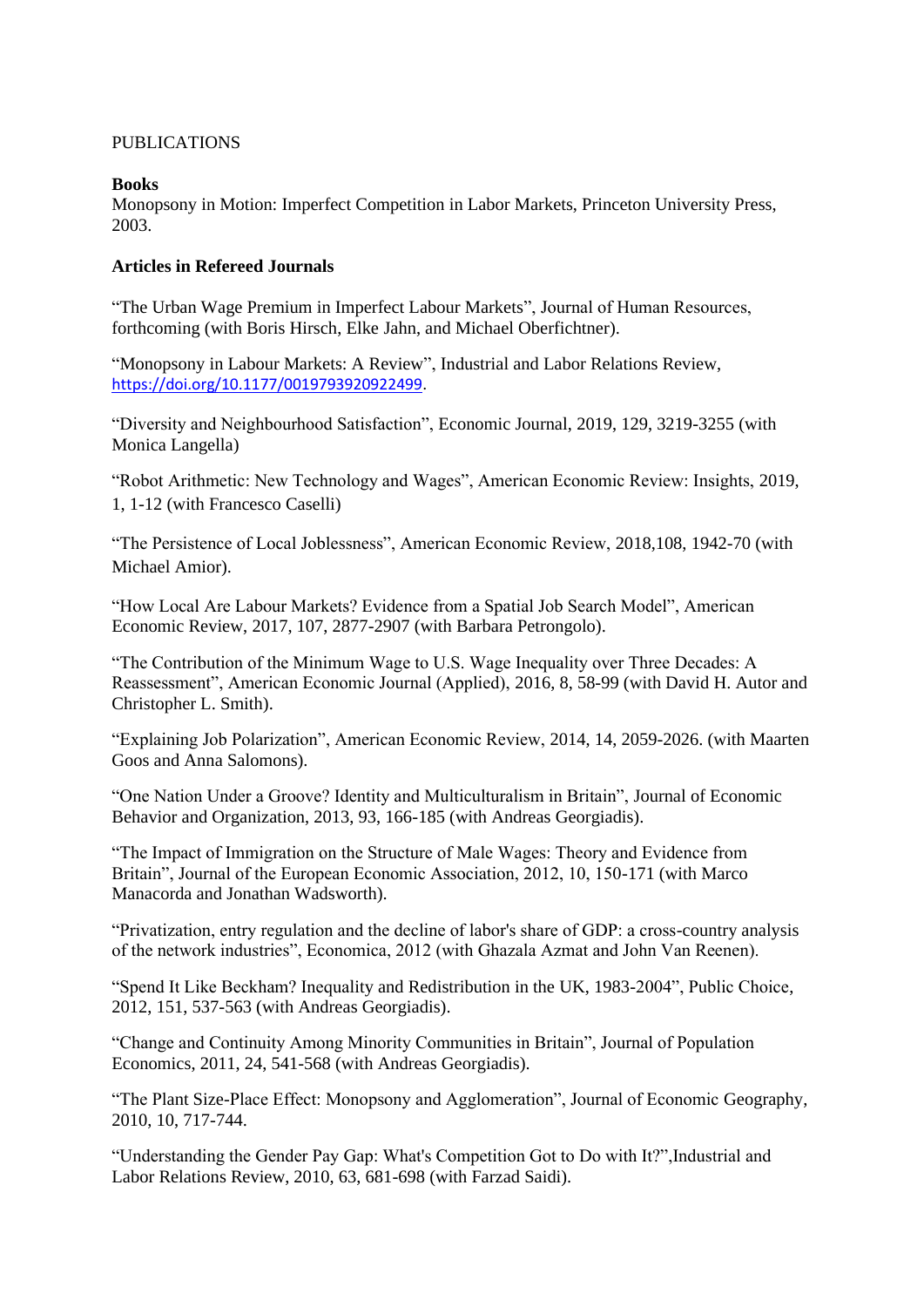"The Economic Situation of Immigrants and their Children in France, Germany and the UK", Economic Journal Features 2010, 120, F4-F30 (with Yann Algan, Christian Dustmann, and Albrecht Glitz).

"Culture Clash or Culture Club: The Identity and Values of Immigrants in Britain", Economic Journal Features, 2010, 120, F72-F100 (with Sanchari Roy).

"You Can't Always Get what you want: the Impact of the UK Jobseeker's Agreement", Labour Economics, 2009, 16, 239-250.

"The Gender Gap in Early-Career Wage Growth", Economic Journal, 2008, 118, 987-1024 (with Joanna Swaffield).

"The Part-Time Pay Penalty for Women in Britain", Economic Journal Features, 2008, 118, F28- F51 (with Barbara Petrongolo).

"Just Can't Get Enough: More on Skill-Biased Change and Unemployment" Oxford Bulletin of Economics and Statistics, 2007, 69, 635-666 (with M.Manacorda).

"Lousy and Lovely Jobs: The Rising Polarization of Work in Britain", Review of Economics and Statistics, 2007, 89,118-133 (with Maarten Goos).

"The incidence of UK housing benefit: Evidence from the 1990s reforms", Journal of Public Economics, 2006, 90, 799-822 (with Stephen Gibbons).

"The Gender Gap in Unemployment Rates in OECD Countries", Journal of Labor Economics, 2006, 24, 1-38 (with Ghazala Azmat and Maia Guell).

"A Generalised Model of Monopsony", Economic Journal, 2006, 116, 84-100

"A Test of Competitive Labor Market Theory: The Wage Structure among Care Assistants in the South of England**"**, Industrial and Labor Relations Review, 2004, 57, 371-385 (with Stephen Machin).

"Has The National Minimum Wage Reduced UK Wage Inequality?" Journal of the Royal Statistical Society Series A, 2004, 167, 613-626. (with Richard Dickens).

"Instrumental Variables in Models with Binary Treatment Effects: A Simple Exposition", Contributions to Economic Analysis & Policy, 2004, Vol. 3: No. 1, Article 9.

"Spikes and Spill-overs: The Impact of the National Minimum Wage on the Wage Distribution in a Low-Wage Sector", Economic Journal Conference Papers, 2004, 114, C95-C101 (with Richard Dickens).

"Monopsony and the efficiency of labour market interventions", Labour Economics, 2004, 11, 145-163.

"We Can Work It Out: The Impact of Technological Change on the Demand for Low-Skill Workers", Scottish Journal of Political Economy, 2004, 51, 581-608.

"Something in the Way She Moves: A Fresh Look at an Old Gap", Oxford Economic Papers, 2004, 56, 169-188 (with Helen Robinson).

"Where the Minimum Wage Bites Hard: The Introduction of the UK National Minimum Wage to a Low Wage Sector", Journal of the European Economic Association, 2003, 1(1), 154-180 (with Stephen Machin and Lupin Rahman)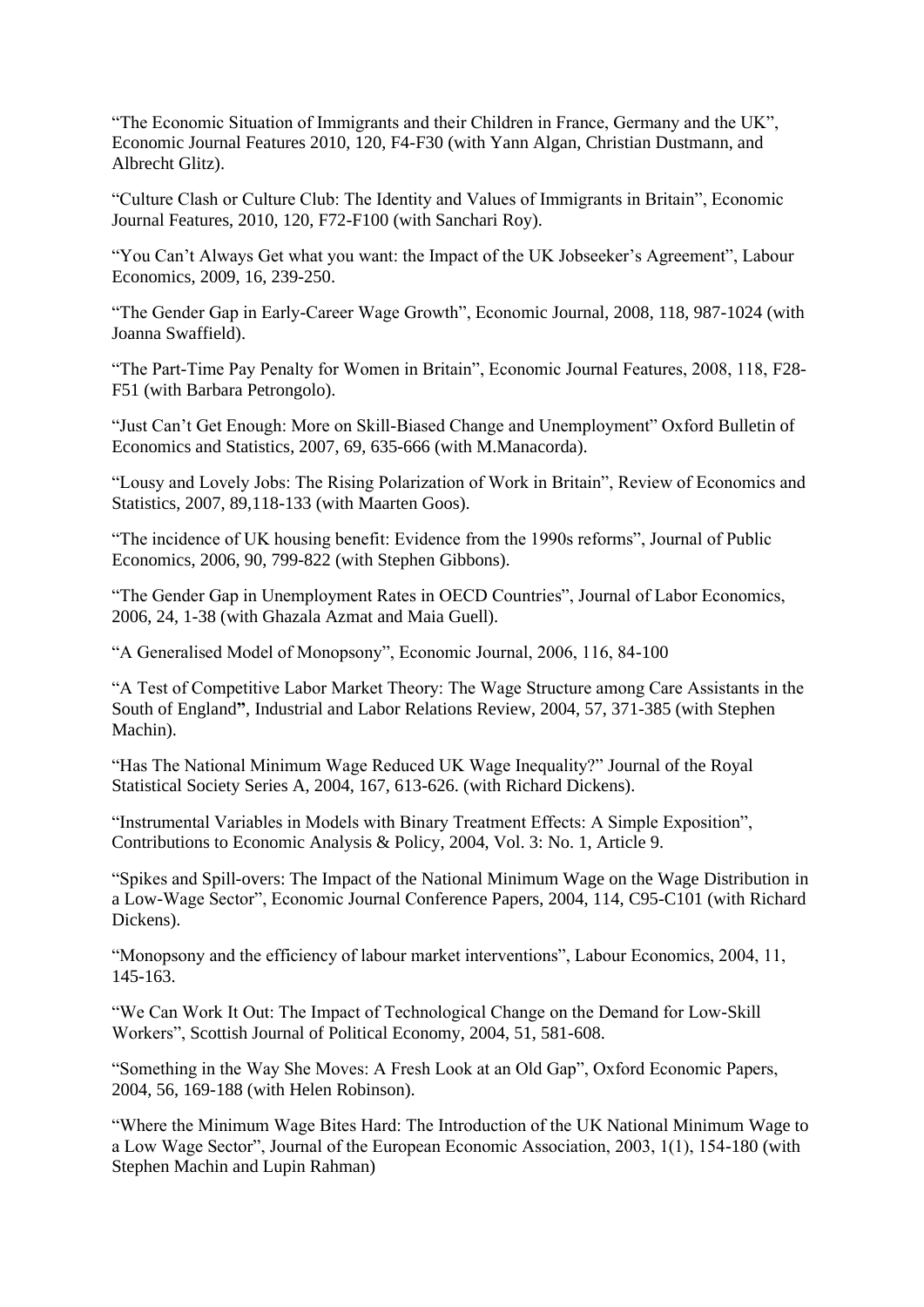"The Real Thin Theory: Monopsony in Modern Labour Markets", Labour Economics, 2003, 10, 105-131.

"Oligopsony & Monopsonistic Competition in Labor Markets", Journal of Economic Perspectives, 2002, 16, 155-174 (with V. Bhaskar and Ted To).

"Labour Supply, Search and Taxes", Journal of Public Economics, 2001, 80, 409-434. "Pretty Vacant: Recruitment in a Low-Wage Labour Market", Oxford Bulletin of Economics and Statistics, 2000, 62, 747-770.

"Movin' On Up: Interpreting the Earnings-Experience Profile", Bulletin of Economic Research, 2000, 52, 261-295.

"The Effect of Minimum Wages on Employment: Theory and Evidence from Britain", Journal of Labor Economics, 1999, 17, 1-23 (with R.Dickens and S.Machin).

"Estimating the Effect of Minimum Wages on Employment from the Distribution of Wages: A Critical View", Labor Economics, 1998, 5, 109-134 (with R.Dickens and S.Machin).

"Skill-Biassed Change, Unemployment and Inequality", European Economic Review, 1997, 41, 1173-1200 (with P.Gregg).

"The Economic Impact of Minimum Wages in Europe", Economic Policy, No. 23, October 1996, 319-372 (with J.Dolado, F.Kramarz, S.Machin, D.Margolis and C.Teulings).

"Authority in Employment Contracts: A Bilateral Bargaining Approach", Labour Economics, 1996, 3, 1-24.

"The Equal Pay Act as an Experiment to Test Different Theories of the Labour Market", Economica, 1996, 63, 191-212.

"The Employer Size-Wage Effect: Is Monopsony the Explanation?", Oxford Economic Papers, 1996, 48, 433-55 (with F.Green and S.Machin).

"How Do We Know that Real Wages are too High?", Quarterly Journal of Economics, 1995, 110, 1111-1125.

"The Effect of Minimum Wages on UK Agriculture", Journal of Agricultural Economics, 1995, 49, 1-19 (with R.Dickens, S.Machin, D.Metcalf, J.Wadsworth and S.Woodland).

"How Robust is the Microeconomic Theory of the Trade Union?", Journal of Labor Economics, 1994, 12, 430-59.

"Minimum Wages, Wage Dispersion and Employment: Evidence from the UK Wages Councils",Industrial and Labor Relations Review, 1994, 47, 319-329, (with S.Machin).

"Wages Councils: Was There a Case for Abolition?", British Journal of Industrial Relations, 1993, 31, 515-530, (with R.Dickens, P.Gregg, S.Machin and J.Wadsworth).

"Wage-Setting and the Tax System: Theory and Evidence for the U.K.", Journal of Public Economics, 1993, 52, 1-30 (with B.Lockwood).

"Pre-Strike Ballots and Wage-Employment Bargaining", Oxford Economic Papers, 1993, 45, 422-439.

"A Dynamic Model of Union Power, Wages and Employment", Scandinavian Journal of Economics, 1993, 95, 175-193.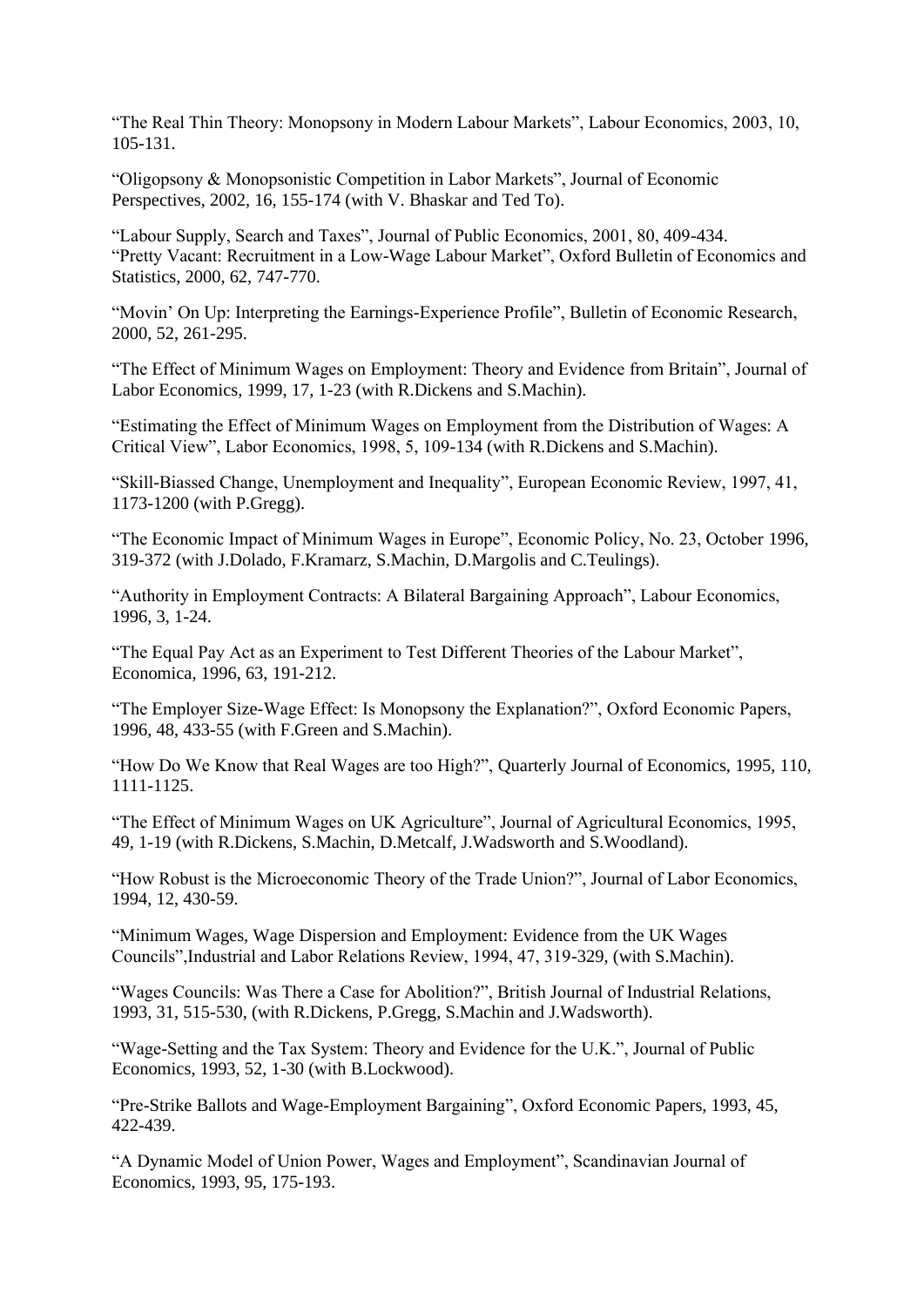"Wage Bargaining and the Phillips Curve: The Specification and Identification of Aggregate Wage Equations", Economic Journal, 1993, 103, 98-118.

"Multiple Equilibria in the British Labour Market: Some Empirical Evidence", European Economic Review, 1992, 36, 1333-1365.

"Testing Dynamic Models of Worker Effort", Journal of Labor Economics, 1992, 10, 288-305 (with S.Machin).

"Imperfect Labour Markets, the Stock Market and the Inefficiency of Capitalism", Oxford Economic Papers, 1992, 44, 257-271.

"The Determinants of Wage Pressure: Some Implications of a Dynamic Model", Economica, 1991, 58, 325-39.

"Tests of alternative wage-employment bargaining models with an application to the UK aggregate labour market", European Economic Review, 1991, 35, 23-37 (with G.Alogoskoufis).

"Imperfect Competition, Multiple Equilibria and Unemployment Policy", Economic Journal Conference Papers, 1990, 100, 151-162.

"Dynamic Wage-Employment Bargaining with Employment Adjustment Costs", Economic Journal, 1989, 99, 1143-1158 (with B.Lockwood).

"An Asymmetric Information Approach to the Comparative Analysis of Participatory and Capitalist Firms", Oxford Economic Papers, 1989, 41, 312-326.

"The Economic Benefits of the Channel Tunnel", Economic Policy, No.8, April 1989, 211-228 (with J.Kay and S.Szymanski).

"A Model of the Labour Market with some Marxian and Keynesian Features", European Economic Review, 1988, 32, 1797-1816.

"On the Persistence of Unemployment", Economic Policy, No.7, October 1988, 427-469 (with G.Alogoskoufis).

"Inefficiency and Inequality in a Model of Occupational Choice with Private Information", Journal of Public Economics, 1988, 37, 142-169 (with B.Lockwood).

"An Integration of Trade Union Models in a Sequential Bargaining Framework", Economic Journal, 1987, 97, 121-139.

"Trade Union Power and Jobs", International Review of Applied Economics, 1987, 1, 176-189.

"The Profitability of Private Information in Unionised Capitalist Enterprises", Economic Journal Conference Papers, 1986, 96, 122-133.

"A Note on Capital Markets and Bankruptcy Constraints in Contracting", Economics Letters, 1985, 19, 311-314 (with B.Lockwood).

# **Articles in Conference Volumes, Edited Books, Non-Refereed etc**

"Polarization(**s**) in labour markets: Synthesis and perspectives**",** Travail et Emploi**,** 2019, Issue 157, 13-24.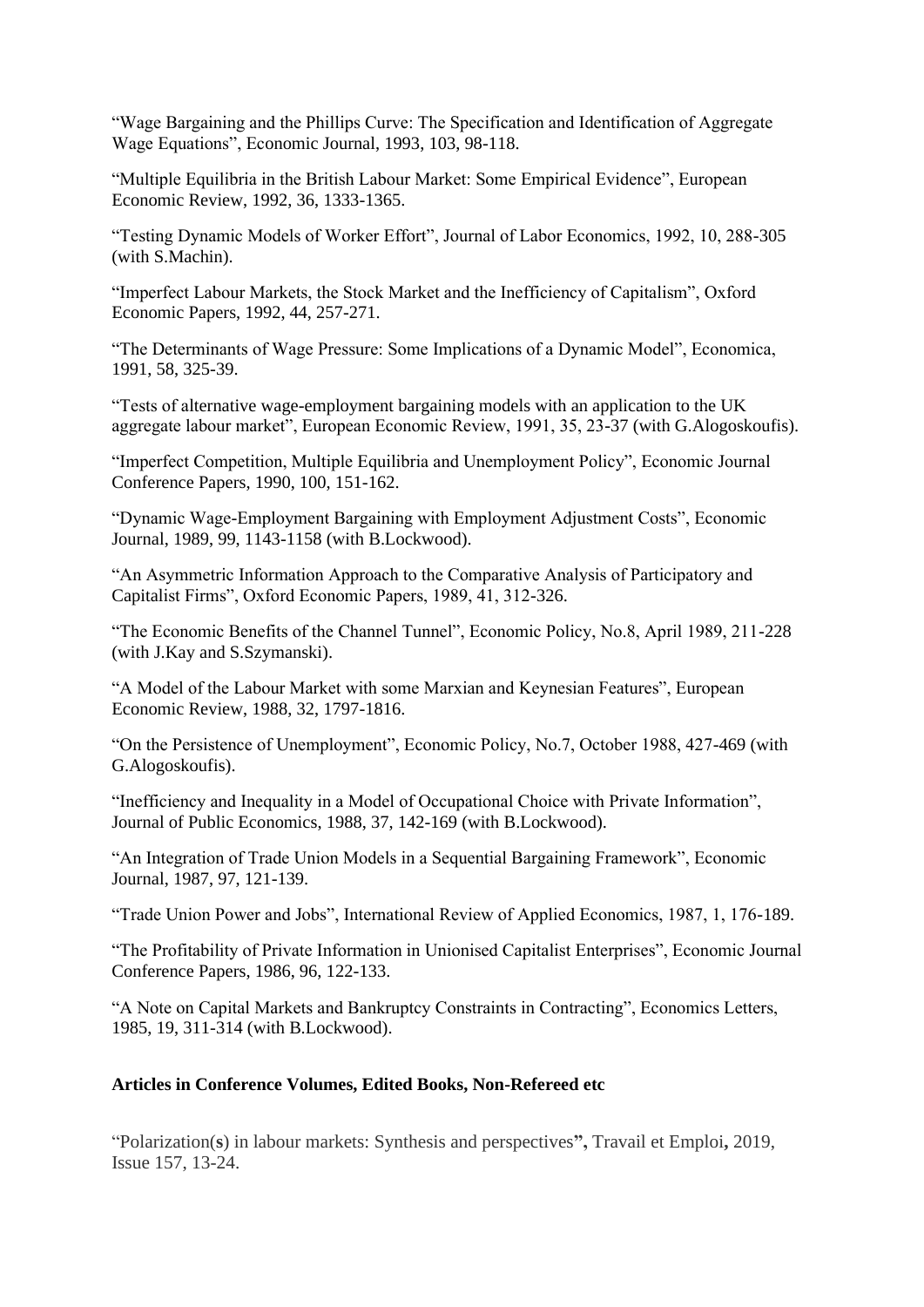"The Truth About the Minimum Wage · Neither Job Killer Nor Cure-All", Foreign Affairs, 2018, vol. 97, no. 1.

"Minimum Wages: A View from the UK", Perspektiven der Wirtschaftspolitik, 2013, 14, 57-66.

"Cultural Integration in the United Kingdom" in Y.Algan, A.Bisin, A.Manning and T.Verdier (eds) Cultural Integration of Immigrants in Europe, Oxford University Press: Oxford, 2012.

"Imperfect Competition in Labour Markets", in O.Ashenfelter and D.Card (eds) Handbook of Labor Economics, volume 4, North-Holland: Amsterdam, 2011

"Minimum Wages and Wage Inequality", in D.Marsden(ed) Employment in the Lean Years, Oxford University Press: Oxford, 2011.

"Job Polarization in Europe", American Economic Review Papers and Proceedings, 2009, 99, 58- 63 (with Maarten Goos and Anna Salomons).

"Monopsony", entry for New Palgrave, 2006.

"Monopsony and Labour Demand", Brussels Economic Review, 2005, 48, 95-112.

"The Part-time Pay Penalty" report for Women and Equality Unit, Department for Trade and Industry, November 2004 (with Barbara Petrongolo).

"Mobility and Joblessness", in R.Blundell, D.Card and R.Freeman (eds) Seeking a Premier League Economy (with P.Gregg and S.Machin), University of Chicago Press, 2004.

"The Impact of the National Minimum Wage on the Wage Distribution, Poverty and the Gender Pay Gap", report for Low Pay Commission (with Richard Dickens), 2004.

"McJobs and MacJobs: the Growing Polarisation of Jobs in the UK", in R.Dickens, P.Gregg and J.Wadsworth (eds) The Labour Market under New Labour, (with Maarten Goos), 2003.

"Minimum Wage, Minimum Impact", in R.Dickens, P.Gregg and J.Wadsworth (eds) The Labour Market under New Labour, (with Richard Dickens), 2003.

Everything under a Fiver: Recruitment and Retention in lower paying labor markets, London, Joseph Rowntree Foundation, 2001 (with D.Brown, R.Dickens, P.Gregg and S.Machin)

"The Causes and Consequences of Long-Term Unemployment in Europe", in O.Ashenfelter and D.Card (eds) Handbook of Labor Economics, North-Holland: Amsterdam, 1999 (with S.Machin).

"A Balanced Approach to Employment Policy in Europe", paper prepared for HM Treasury for G8 Jobs Summit, 1998 (with Lars Calmfors and Gilles Saint-Paul).

"What Variation Should We Have in the National Minimum Wage", in Implementing a National Minimum Wage in the UK: London, Employment Policy Institute, 1997.

"Minimum Wages and Economic Outcomes in Europe",European Economic Review Papers and Proceedings, 1997, 41, 733-742 (with S.Machin).

"Can Supply Create its Own Demand?",European Economic Review Papers and Proceedings, 1997, 41, 507-516 (with S.Machin).

"Labour Market Regulation and Unemployment", in D.Snower and G. de la Dehesa (eds) Unemployment Policy: How Should Governments Respond to Unemployment?, Cambridge: Cambridge University Press (with P.Gregg), 1997.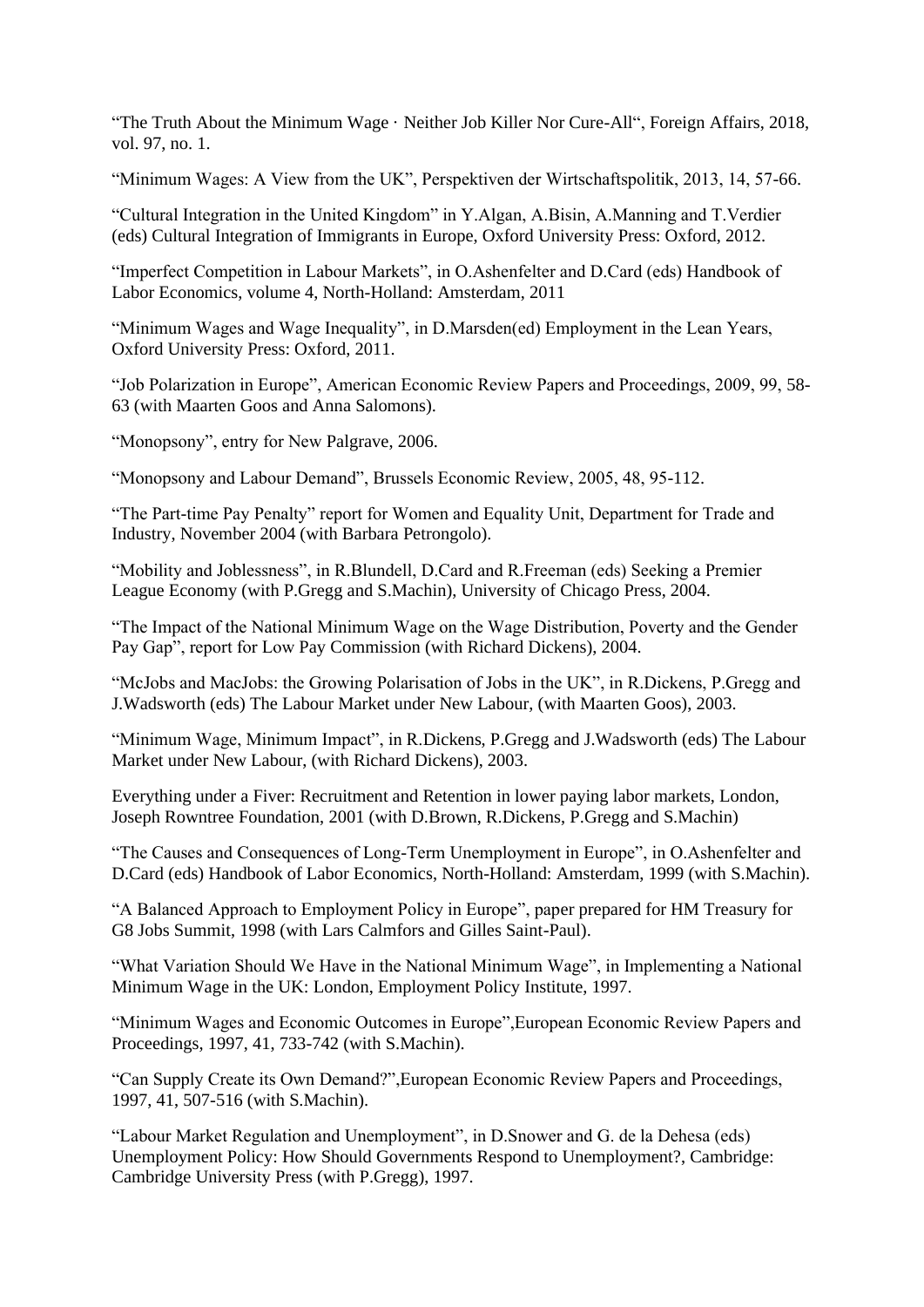"Employment and the Introduction of a Minimum Wage in Britain", Economic Journal, 106, 667- 676 (with S.Machin).

"Developments in Labour Market Theory and their Implications for Macroeconomic Policy", Scottish Journal of Political Economy, 1995, 42, 250-266..

"After Wages Councils", New Economy, 1995, 2, 223-227 (with R.Dickens).

"Minimum Wages and Employment: A Theoretical Framework with an Application to the UK Wages Councils", International Journal of Manpower, 1994, 15, 26-48 (with R.Dickens and S.Machin).

"High Pay, Low Pay and Labour Market Efficiency", in A.Glyn and D.Miliband (eds) Efficiency and Equality, 1994, London: IPPR. (with P.Gregg and S.Machin).

"An Economic Analysis of the Effects of Pre-Strike Ballots", in D.Metcalf and S.Milner (eds) New Perspectives on Industrial Disputes, London: Routledge, 1993.

"Dynamic Models of Employment Using Firm Level Panel Data", in J. van Ours, G.Pfann and G.Ridder (eds) Labour Demand and Equilibrium Wage Formation, Amsterdam: North Holland, 1993 (with S.Machin and C.Meghir) .

"The Importance of Kinked Adjustment Costs: Some Evidence from UK Manufacturing", in J. van Ours, G.Pfann and G.Ridder (eds) Labour Demand and Equilibrium Wage Formation, Amsterdam: North Holland, 1993 (with B.Lockwood).

"Pricing a New Product: Eurotunnel", Business Strategy Review, Spring 1990, 1-18 (with J.Kay and S.Szymanski).

"Implicit Contracts", in D.Sapsford and Z.Tzannatos (eds) 'Current Issues in Labour Economics', Macmillan, 1989.

"Wage-Setting and Unemployment Persistence in Europe, Japan and the USA",European Economic Review Papers and Proceedings, 1988, 32, 698-706 (with G.Alogoskoufis). "Collective Bargaining Institutions and Efficiency", European Economic Review Papers and Proceedings, 1987, 31, 168-176.

#### SELECTED OTHER PAPERS

["Subjective Job Insecurity and the Rise of the Precariat: Evidence from the UK, Germany and the](http://cep.lse.ac.uk/pubs/download/dp1712.pdf)  [United States"](http://cep.lse.ac.uk/pubs/download/dp1712.pdf) (with Graham Mazeine)

"Monopsony and the Wage Effects of Migration", May 2020 (with Michael Amior).

"Residential Mobility and Unemployment in the UK", July 2019 (with Monica Langella).

"Commuting, Migration and Local Joblessness", June 2019, (with Michael Amior).

"Diffusion of Social Values Through the Lens of US Newspapers", July 2018 (with Paolo Masella).

"Monopsony and Employer Mis-optimization Account for Round Number Bunching in the Wage Distribution", December 2017 (with Arin Dube and Suresh Naidu).